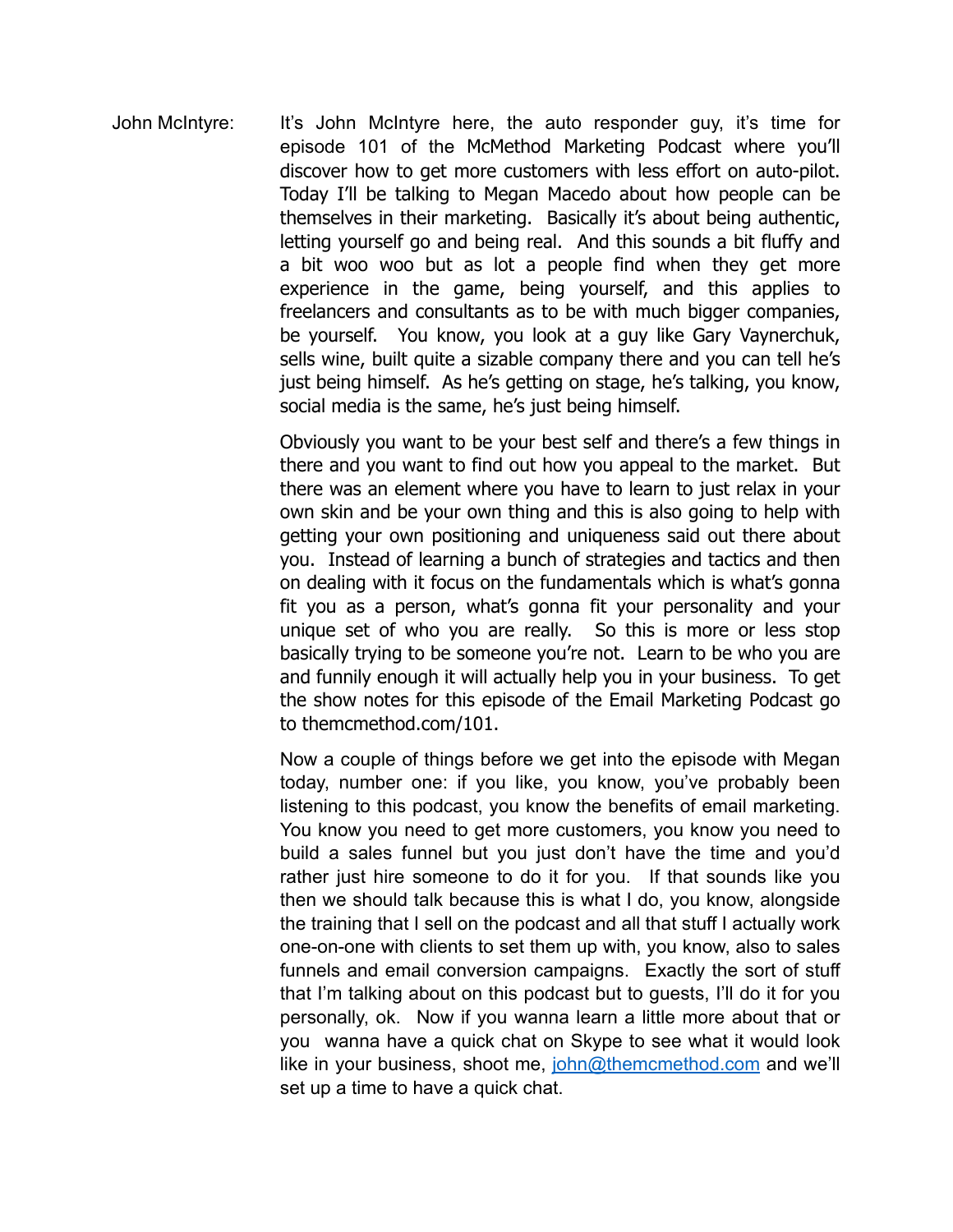Now this week's McMasters insight of the week is a really simple formula that I like to call the DAP Formula. Great for sales letters, it's good—go and do all your research, get your empathy down, understand who you're trying to talk to and then it's really simple, use this formula. Number one: you describe the problem. It's like saying, "Well, are you overweight?" You go, you've described the problem. Next thing you agitate the problem. So that's where you go, "You overweight? Man life sucks when you're overweight, doesn't it? You know you can't fit in airline seats and people laugh at you and smirk. You know, it's really hard to find clothes that you can fit into, life's really tough, isn't it?" That's rubbing salt in the wound, that's agitating it. And then number three is step three, so describe the problem, agitate it and then present your solution. So you kinda go—so that's where you might say you've—first you present the problem, describe the problem, are you overweight? Then you agitate it, man, being overweight sucks. Here's why, you know, on one likes you, no one's attracted to you, blah, blah, blah. And then you present your solution, where you say, "What, that's why I created the three step system to seven minute weight loss," or something like that.

It's that's simple and doubt you can go really deep into that formula but at the end of the day most—I think all marketing often comes back to that idea of the problem, rub some salt in the wound, give them the solution. It's that simple. There're also to ways like digging down into this. But that's the insight of the week for this week from McMasters and that's actually—it actually comes from one of the videos there's some one hour training session inside McMasters. There's a private training community on how to basically go—going deeper into this formula on how you can apply it in your business and generate more sales. And this applies with emails, with sales pages, with the entire sales funnel as a whole, it all comes back to this. Hitting the problem, rubbing salt in the wound, giving them your solution. And doing that over and over and over and over again. You'll see what I mean if you watch this video inside McMasters. So McMasters' private training community, it's at themcmethod.com top menu, there's a link to McMasters, go check it out if you're interested. And that's for people who wanna, you know, create their own email marketing themselves.

And, number three, I've got one review to read out then we get into this interview with Megan. Today's review is from Sean Douglas, "Five stars, so much more than a cocky guy with his tongue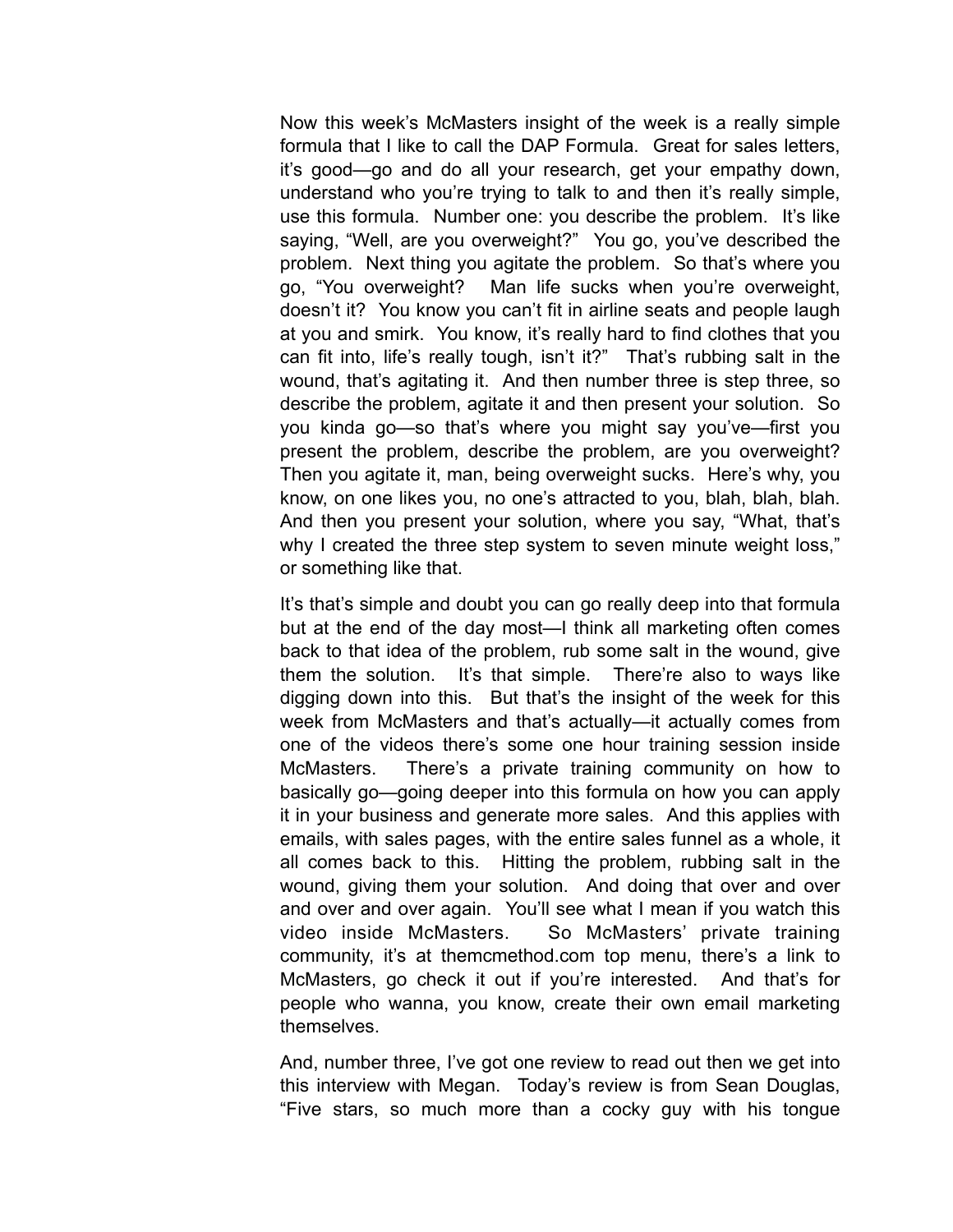hanging out. Attention podcast listener, don't be like me and make the almost fatal decision of passing up John's podcast because he looks like a cocky guy with his tongue hanging out on his iTunes photo for the show," that's funny. Yeah, I know what you're saying, Sean, if I had to choose a show to listen to and knew nothing about the various podcasts out there on email marketing, John's would be the last I would go with because of his pic. That's really—you know, it makes me laugh because I never thought someone would think that, I thought the pic was cool, you know. Maybe I was wrong. I hear yah, but let me save you the wasted time of searching through those losers and just tell you to look down the long list of interviews with world-class marketers and it will be enough to go to his website, themcmethod.com and buy his stuff, even before you listen to one show. Sounds crazy? Well you're probably right but that's what I did."

Tell you what, first impressions can be powerful and you may still hesitate to listen despite what I just told you so don't take my word for it. Here's what marketing legend Brian Kurtz has to say about joining episode 66 at 46 minutes in, "I can just tell by the way you ask questions and prepare for an interview that you're someone that really gets all of this email auto responder marketing and that you really want to teach your audience about anything they need to know about email marketing." That's from Brian Kurtz. Now is the time to drop what you're doing and listen to the McMethod Email Marketing Podcast. Sean Douglas, "PS, thank you John for a terrific show and I sure hope I've reached rock star level for your show, I could really use a few groupies while listening." Sean, the groupies are on the way, I'll put them in the mail for you this afternoon and they should arrive in 24 hours. Thanks to this review, you are a legend, I love you, I've a huge grin on my face right now and there's people looking at me weirdly because I'm in a quiet little café and I'm not meant to be smiling like this. Anyway, that's it for now, that's it for that review. Let's get into this interview with Miss Megan Macedo.

Hey it's John McIntyre here, the auto responding guy. I'm here with Megan Macedo, now Megan is another copywriter, another direct response marketer and she came to me via, once again, like some of the other guests I've interviewed for via, you know, somebody recommended her, Julian. My man Julian, he's probably be going to be listening to this at some point so hello Julian. He basically pointed out that Megan's been doing some really cool stuff and he'd heard like a teleclass or like a webinar that she'd done in the past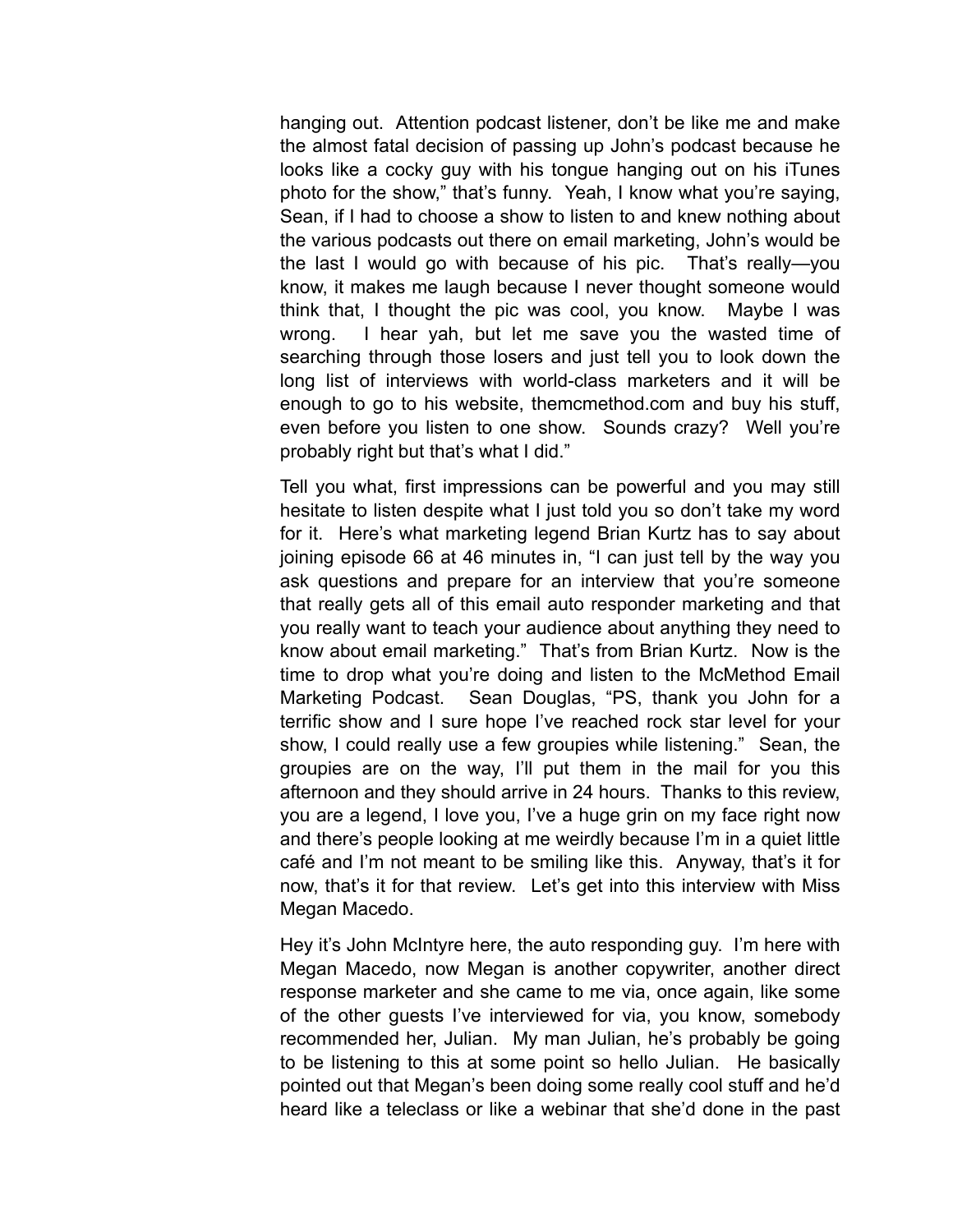on customer empathy and really understanding who you're trying to talk to. So go ahead, let's get Megan on, let's find out what she wants to talk about and let's make a podcast and have some fun. So I've got Megan here and it's kinda cool little testimonial that she's got on her site from Perry Marshall who's a [inaudible 06:37] but also the testimonial says, "Megan is the Brené Brown of marketing," and Brené Brown isn't actually—she's, I mean, she's like a PhD researcher she's got one of the most popular Ted Talk videos online of all time, *not Ted access the real Ted* and *Gravity on vulnerability*. And, you know, she also wrote a book which is worth reading if you're interested in shame and in man and woman, sounds a bit like ,you know, woo woo but it's actually fascinating, the whole thing. But that's a different story.

But anyway, Perry is saying that Megan is the Brené Brown of marketing and, you know, that's actually funnily enough what we're gonna talk about today, it's not so much about the strategies and the tactics and, you know, another little trick you can plug into your business to make some more money. I asked Megan what she wanted to talk about because I find that's the best way to get a good topic, get some good content happening. And as you'll find out in a minute, we're gonna talk about instead of the strategies, instead of the tactics it's [inaudible 07:26] how to be vulnerable, how to kind of—instead of trying to like create a fake thing that you're trying to put out there. I'll let her explain in a minute, but instead of you putting like a fake persona out there learn to be yourself, open up and create your own sort of persona. Just be real. Which sounds kind of scary and also a bit loose. People need a framework but we'll get into that in just a minute, Megan, how're doing?

Megan Macedo: Pretty good, John, thank you very much for having me on.

- John McIntyre: You know, it's good to have you on the show. Good to connect. Now before we get into the topic for today, can you the listener a quick background on who you are, what you do and what you're all about.
- Megan Macedo: Yeah, sure. I'm based in London in the UK and I run a marketing agency so we do consulting and copy and we build sales funnels and direct response web design. But really what we do is, you've kind of touched on it, we help people be themselves when they're marketing and get paid for who they are without a bunch of hype and gimmicks.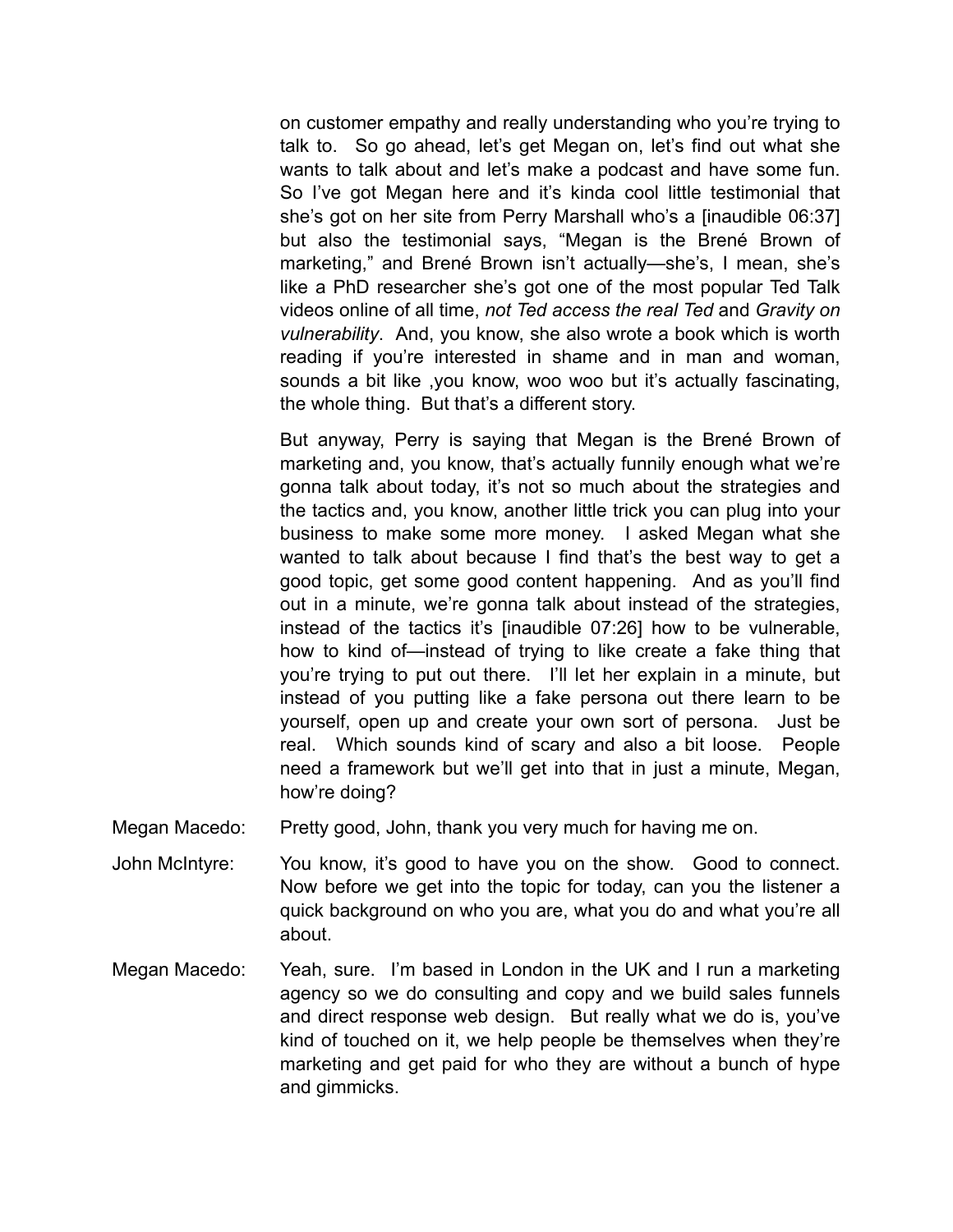John McIntyre: That sounds crazy, this 'just be yourself'.

Megan Macedo: [Laughing] It's like Vegas [inaudible 08:26].

John McIntyre: Just be yourself, you know, smell some roses, you know.

- Megan Macedo: Yeah, yeah. But it's like—I guess it kind of came from my partial journey because I, like a lot of marketers discovered direct response and just like went on an education binge and like learned everything I could. And I was already doing web design so started applying what I was learning for clients and stuff like that. And it got to the stage where I realized I know tons about direct response marketing and I know everything I should be doing, I'm doing it for a lot of clients but for some reason I'm just not really making it work for myself. It was like I knew everything I should do but I was stuck and that's when I kind of realized that it's not about strategy and tactics, it's not about all that stuff. There is like more fundamental stuff that I hadn't figured out which was like how to actually become prolific, how identify what my core philosophy was and how to like actually kind of like get the guts to put myself in my marketing. Because it was like I had every excuse under the sun for not sending out an email. And a lot of it's fear driven, I think, and kind of like overwhelming confusion. Because it's like there's so many things I could and should be doing but because I wasn't starting from who I was and what was unique about my business. It was impossible to choose what to start with so I ended up not really doing anything.
- John McIntyre: Ok, ok. Tell me about like—could we do this before, what I always like to do before getting to the nitty gritty of someone has to do to be themselves, which [inaudible 10:03] it's funny once you get used to it you go, it is pretty [inaudible 10:07] just be yourself, there's not much to it. But why is it worthwhile doing this? Like what's the reward, what's the pot of gold at the end of the rainbow for someone who figures out how to be themselves?
- Megan Macedo: I think it's all about energy and longevity so like if you are following [inaudible 10:21] and templates, that's hard work because it's like you're kind of learning someone else's system and you're consciously having to work at it. Whereas if you figure out how to be yourself and you're marketing, it just becomes this really natural thing. So like running out of ideas isn't something that really happens, creative blocks aren't an issue, it's not a case of like, "I sat down today to do an hour of marketing and I just couldn't think of anything to talk about," like all that stuff goes away when you're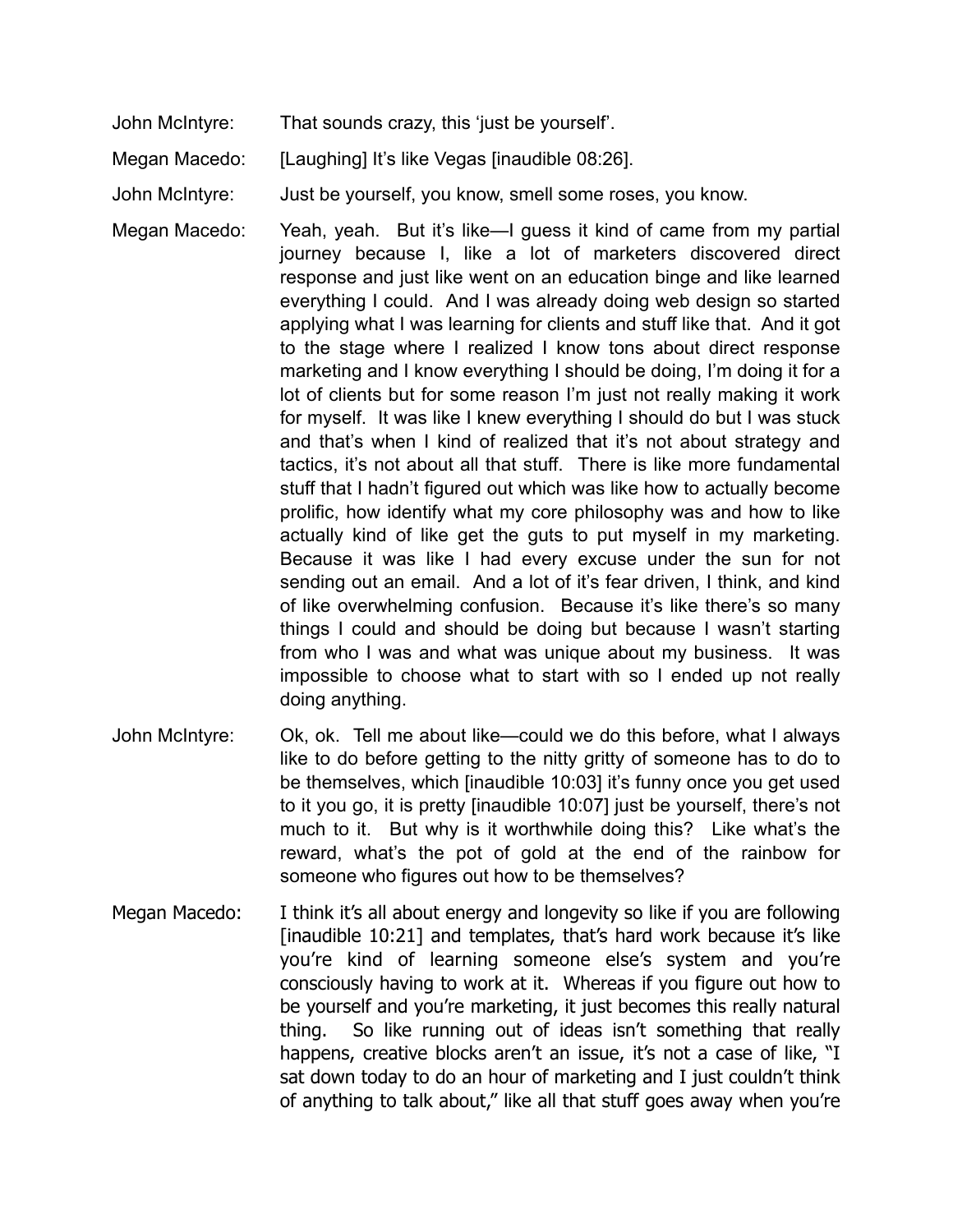doing it in a natural way. It's kind of the difference between having a conversation with someone who you naturally get along with really well, you share a lot of things with in common, and having a conversation with someone who you just have absolutely nothing in common with, it's like that's really hard work.

- John McIntyre: Yeah.
- Megan Macedo: So it's kind of like that, so and if you find a way to put yourself in your market and then it's, you know, it's the long game it's like it's never gonna run out. That's a long-term thing whereas if you're trying to be something that you're not really or trying to be something you don't really care about, then that burns out eventually, that's a short-term thing.
- John McIntyre: Ok, ok. It's [inaudible 11:27] some people are gonna be like "Well, what about the money?" Tell me about that, like is this just a strategy to kind of make yourself feel better and kind of get a bit more excited and not run out of ideas? Or does this translate into revenue and sales?
- Megan Macedo: It totally translates to—it's not a case of be yourself in your market or apply strategies and tactics, it's a case of be yourself in your market and then choose the strategies and tactics that work for you. So there's a thing and a film [addendum 11:57] called The Rule of Six, I can't remember the guy's name, but he worked as a film editor on like Apocalypse Now and a bunch of big films. So he has this thing called The Rule of Six and he's like the things that are important whenever you're editing film together and the first two things that are most important is the story and the emotion of the scene. But he says when you go to film school the things that they start teaching you about is all the technical stuff, like how to not break the line position in the room and all that kind of stuff.

So it's like he has that stuff on his list but they're like five and six, story and emotion is what they maybe talked to you about an hour in film school but that's the thing that really makes the difference. So it's the same thing, it's like being yourself in your marketing and figuring out what your core message is and all that kind of stuff. Like that is the stuff that no one really teaches you because it's hard to teach, it's a little bit ethereal, it sounds a little bit woo woo but that's the stuff that is the most fundamental important stuff. It's like the top 20% of if we're gaining 80/20 on it. So it's not a case of, "Just do that and forget about everything else," it's like get clear on that and then drill down to, "Ok, now I have a filter from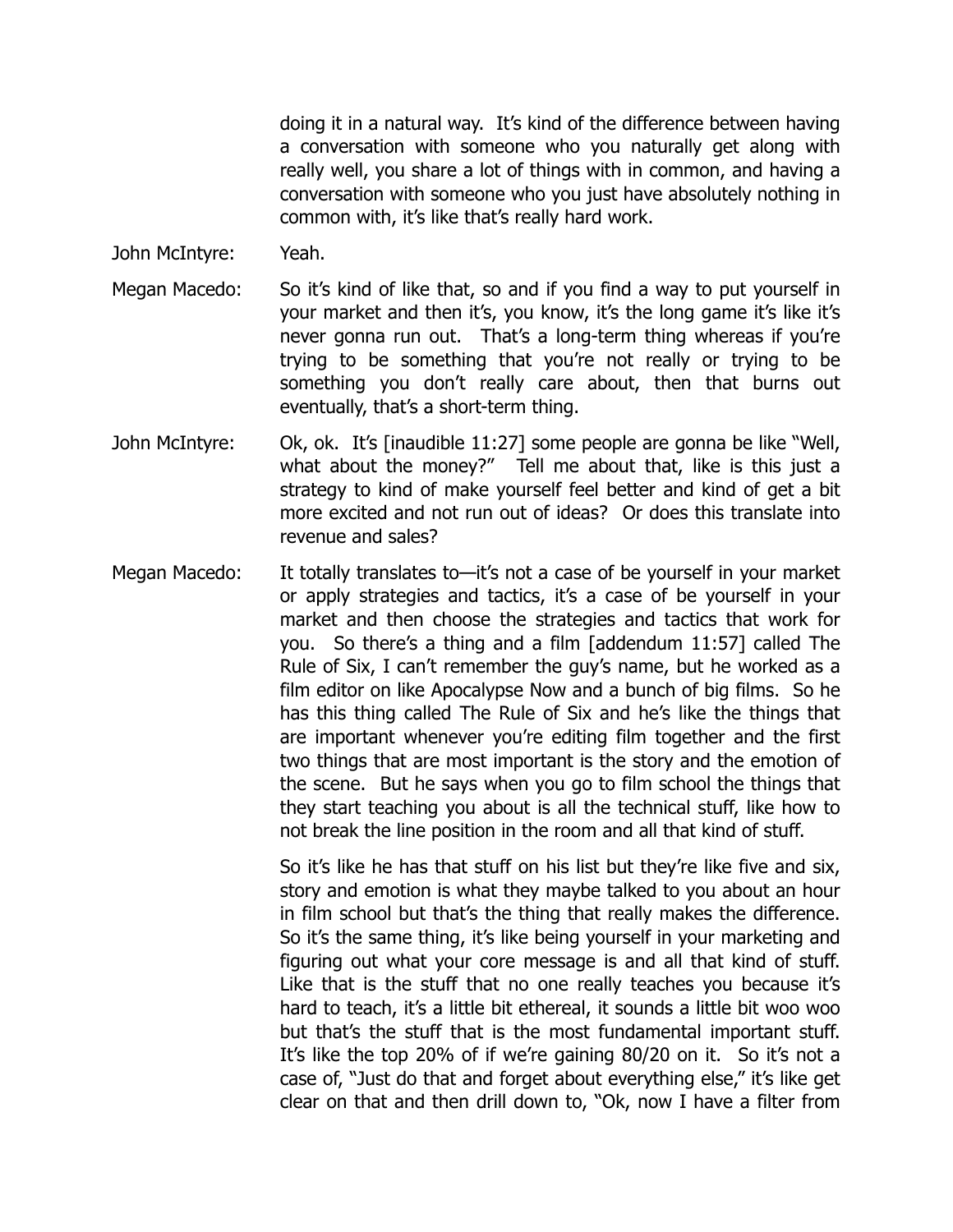which I can choose which proven strategies and tactics will work for me and my business. So it's a case of you don't have to run around like a headless chicken looking at every shiny object, learning every new strategy and tactic. You have a filter where you can see something, you come along and you're like, "Is that relevant to me or is that not relevant to me?" So you just pick and choose what's gonna work for you.

- John McIntyre: Right, right. To be like, you know, everyone's personality is a car would you say is a Ferrari and what is this—everyone's personality is as cool as a sports car and then the fuel is the strategies and the tactics that they're gonna use because you can't—some cars take diesel some take gas, natural gas and some take, you know, petrol or fuel and the difference tactics and strategies they're the different fuels that you can put into a car but really without the fuel you're not going anywhere. So you can't just be personality, but without the car the fuel's absolutely useless so you really need that [calf 14:02] and if you are being yourself, probably much more likely to have the Ferrari. Whereas if you're just a carbon copy of someone else then you're probably just a Honda Civic, you know, there's millions of them out on the road, whereas if you're being yourself you're like one of a kind, you know—
- Megan Macedo: Yeah.
- John McIntyre: Or if you're trying to be one of, you know, there's a hundred of you out there somewhere in the world.
- Megan Macedo: Yeah, exactly. And I think that you've touched on a huge thing because it's like having an unshakeable USP on being unique is something that people obsess over and they think it's like something that they engineer and make up but it's not, it's something that you uncover. If you look at all of the, you know, anybody who think like has a really awesome USP and it's really allowed them to rise up to the top of their game. It stands from everything about them, it's who they are as a person, what their experiences have been, their values and voice, all of that stuff and then the reason it's so strong is because it's like virtually impossible to knock-off someone's entire life experience so, you know, it's impossible for competitors to come along and steal your USP.
- John McIntyre: Yeah. I mean, the good thing to it is like it's a bit like a reputation where—you can't steal a reputation off someone. If they've got a reputation for something well they've got a reputation for it and it's unique because it's their reputation. To steal a reputation you'd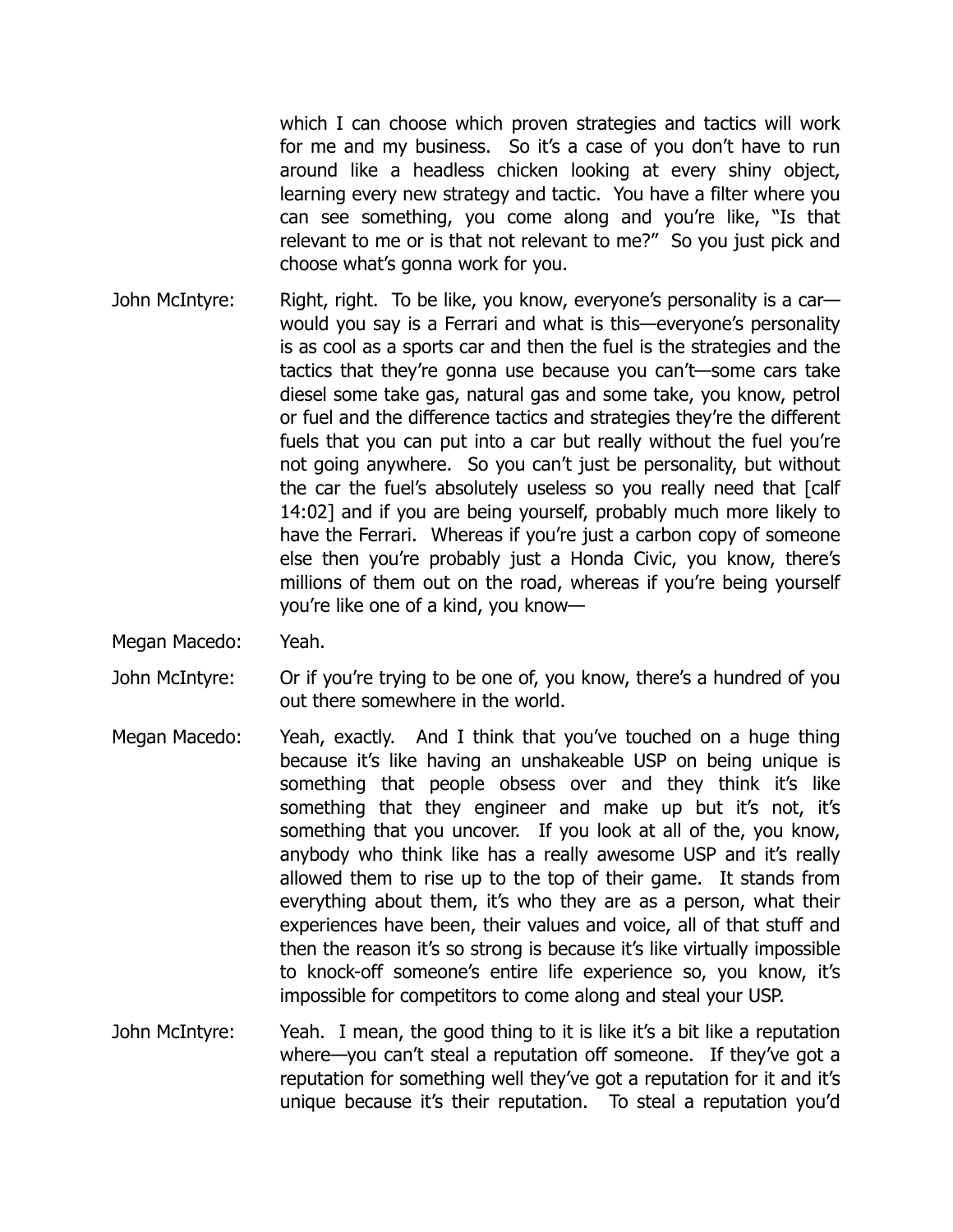have to steal their entire history which you can't steal someone's history. And so it's interesting from that angle too.

- Megan Macedo: Yeah, yeah definitely.
- John McIntyre: And one thing I think someone's gonna be wondering about here is this is great for a personal brand sort of business where you have a, you know, small business owner where there's a face at the front and that kind of thing. And I bet you someone's gonna be sitting here go on look, "This works for small players, what if you're a big company, you know, what if we get a team, what if it's even a corporate company, does this personality stuff even work for those kind of companies?
- Megan Macedo: Yeah, it definitely does. I mean we have clients who have, you know, they have teams and it's not—so there's someone who acts as the face of the marketing and it doesn't really matter who that person is, they don't have to be the—
- John McIntryre: Does it have to be a real person?
- Megan Macedo: It does have to be a real person because it's like if you're not using a real person you're into the realm of you're trying to fake it, you're trying to make it up and it becomes incredibly. So we have clients who the business owner is the face of the marketing but they don't write any other copy. They just sit down with someone, maybe like once a year and the person will ask the questions they need to get the material for the stories and stuff like that. So it doesn't matter the size of the company, and I actually, in the past, tried to convince one or two big—like really big corporates to try it. I haven't and successfully convinced anyone yet but would totally work. Because, you know, people are always buying from other people, there's always a name in the company that they know and that, you know, I think in marketing people forget sometimes what we're doing. We're trying to form real relationships so there's always a human being on the other end and there's always a human being on the business end so that's all really what we're talking about.
- John McIntyre: Yep, yep. I like it, I like it. Let's get into the nitty gritty then. How does this actually happen? So this is like, I mean, you can tell someone who's really awkward and socially incapable to hey man, just be yourself go talk to that girl, you know, go talk to that boy. But it's not as simple as that, it's not as simple as just relaxing and being yourself especially when you haven't done it before and you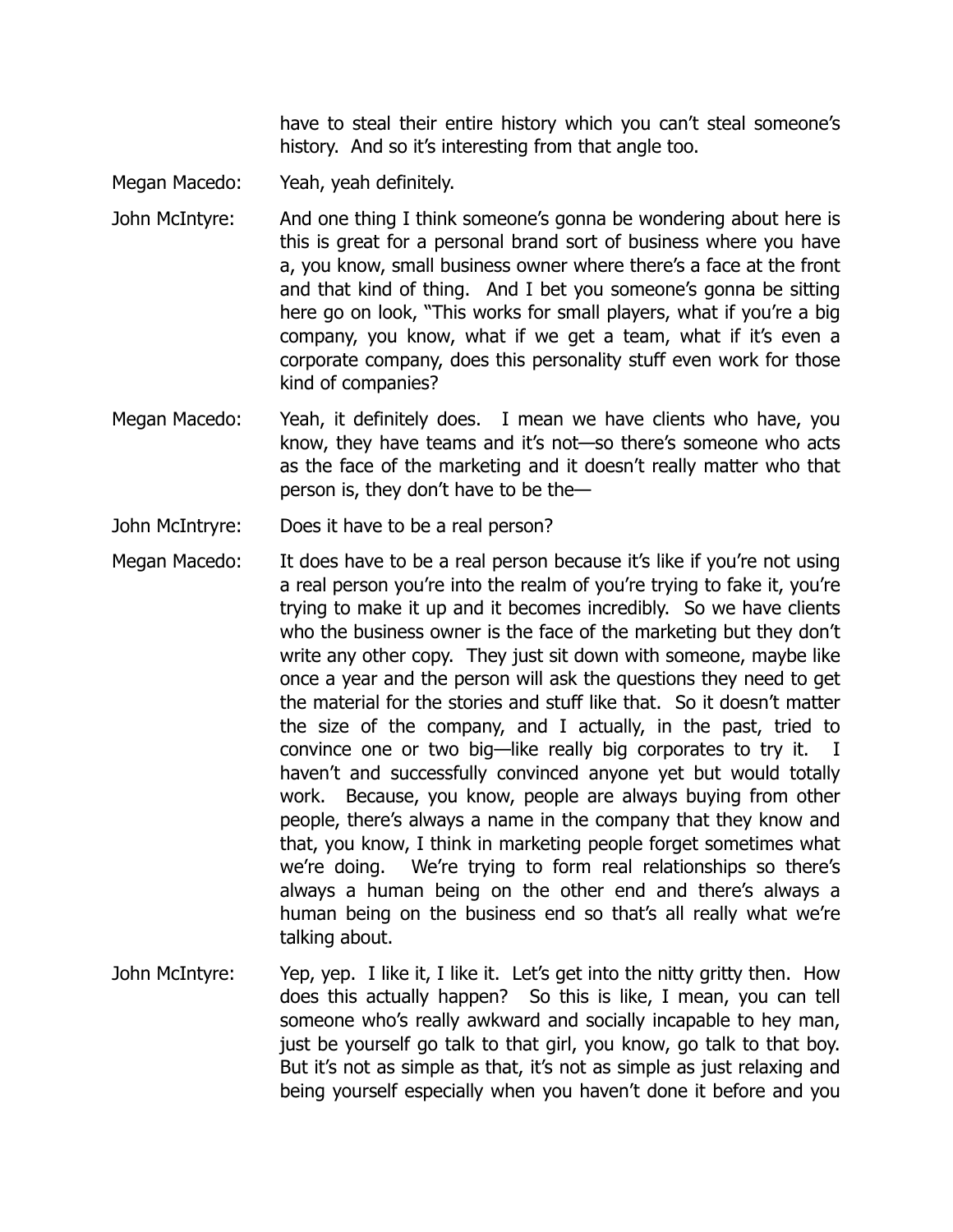don't know how to do it. So there's a certain art to bringing this out and getting comfortable with so do you have a process that you follow?

- Megan Macedo: Yeah, so there's like an in depth process that we probably don't have time to go through but I can give you the nutshell and it's actually not as—it's more scientific probably than you might think and it's not as daunting as you might think because it's not about unbridled self-disclosure, it's about understanding who you are and who your customer is. So it's about—the best way to explain it is probably to go back to like marketing basics which is we all know that people buy from people they know, like and trust and the marketing community is massively obsessed with the 'know' part of it. Like how do they know about you? Traffic and traffic's like this easy and vulnerable thing so everybody's obsessed with traffic. But the 'like' and 'trust' part is where it gets vulnerable because you have to share who you are. So how do you get people to like you? Well people like people who are either like how they are or like how they aspire to be. So you have to show your customers that you are both like them and like how the aspire to be. And in this realm, you're kind of getting to a stage where like you have to view your marketing as art. It's like, I think, a big problem that a lot of business owners and marketers have is that they still—even if they're completely onboard with marketing, they believe in it, they do a lot of it, still somewhere at the back of their mind there's this belief that like marketing's a little bit dirty. It's like, "Well, I don't wanna to bombard them, I don't wanna hassle them, I don't wanna send too many emails, I don't wanna put too many messages out there.
- John McIntyre: Yeah.
- Megan Macedo: But you have to flip it around, you have to elevate your marketing in your mind because, as I said, what we're doing is we're forming real relationships and so when I say you have to think of your marketing as art it's like your ideal clients are going through their day, every single day and they're reading a bunch of stuff and they're watching a bunch of stuff. And the reason that people read the books they read or the articles online or the emails or watch the films and TV that they watch is for exactly the same reasons as they will end up liking you. It's either they see something in those books or in those films, they see characters that remind them of how they are or how they aspire to be.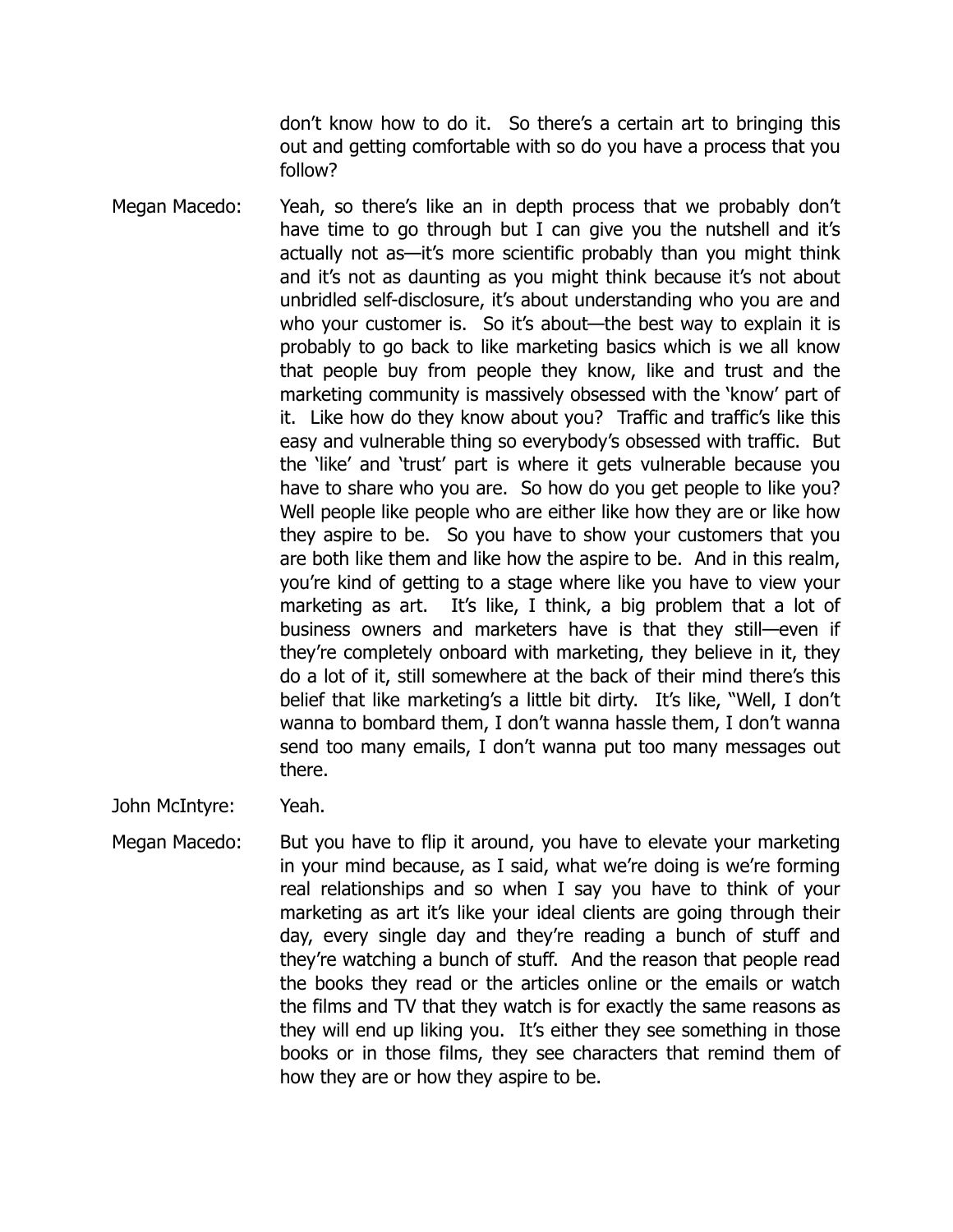So if you view your marketing messages in that same way then it's like, you know, when Vince Gilligan is writing Breaking Bad he wasn't thinking, "Should I write another episode? I don't know, I don't wanna annoy them, I don't wanna bombard them." In fact he knows that people are on the edge of their seat waiting to consume more of his stuff. So you have to get to the stage where that's how you're approaching your market. So the way you do that is you start with the customer first, so we're not talking about just like machine gun self-disclosure of like, "I'm gonna put myself out there, put myself out there," start with who your customer is. So if you think about a Venn diagram, you have three circles. One is you and you're made up of all your life experiences, your values and beliefs, your hopes dreams and fears, basically how you see the world. And then the second circle is your ideal customer, their values and beliefs, their life experiences, all that stuff. And the intersection point between the two is what I call the Empathy Zone. So this zone is where you draw your marketing messages from, it's where your USP comes from, this is where all of the being yourself stuff comes from.

- John McIntyre: Yeah.
- Megan Macedo: So a big mistake that a lot of people make is they hear like, "Oh you should just be yourself in your marketing," and they go out and they just start writing stories about themselves and they're pulling from like the entire circle [inaudible 21:15] is them and two things happen. One is it can turn off a lot of your potential clients because you're over-sharing and you've gone to zones that aren't relevant to them. The second thing is it can feel kind of vulnerable and it can feel kind of, "Oh, this is uncomfortable I don't know if I want to do this."

John McIntyre: Yeah.

Megan Macedo: So what they don't get is that you tell your stories and you show yourself, but really what you're doing is you're telling your customers their own stories.

John McIntyre: What do you mean by that?

Megan Macedo: So you you're pulling from the empathy zone which means you're identifying something in your ideal customer. So you're like, "Ok, well I know that my customers have a lot of fear around this area and so like something I might write about is I know that a lot of business owners out there, just because of the nature of what they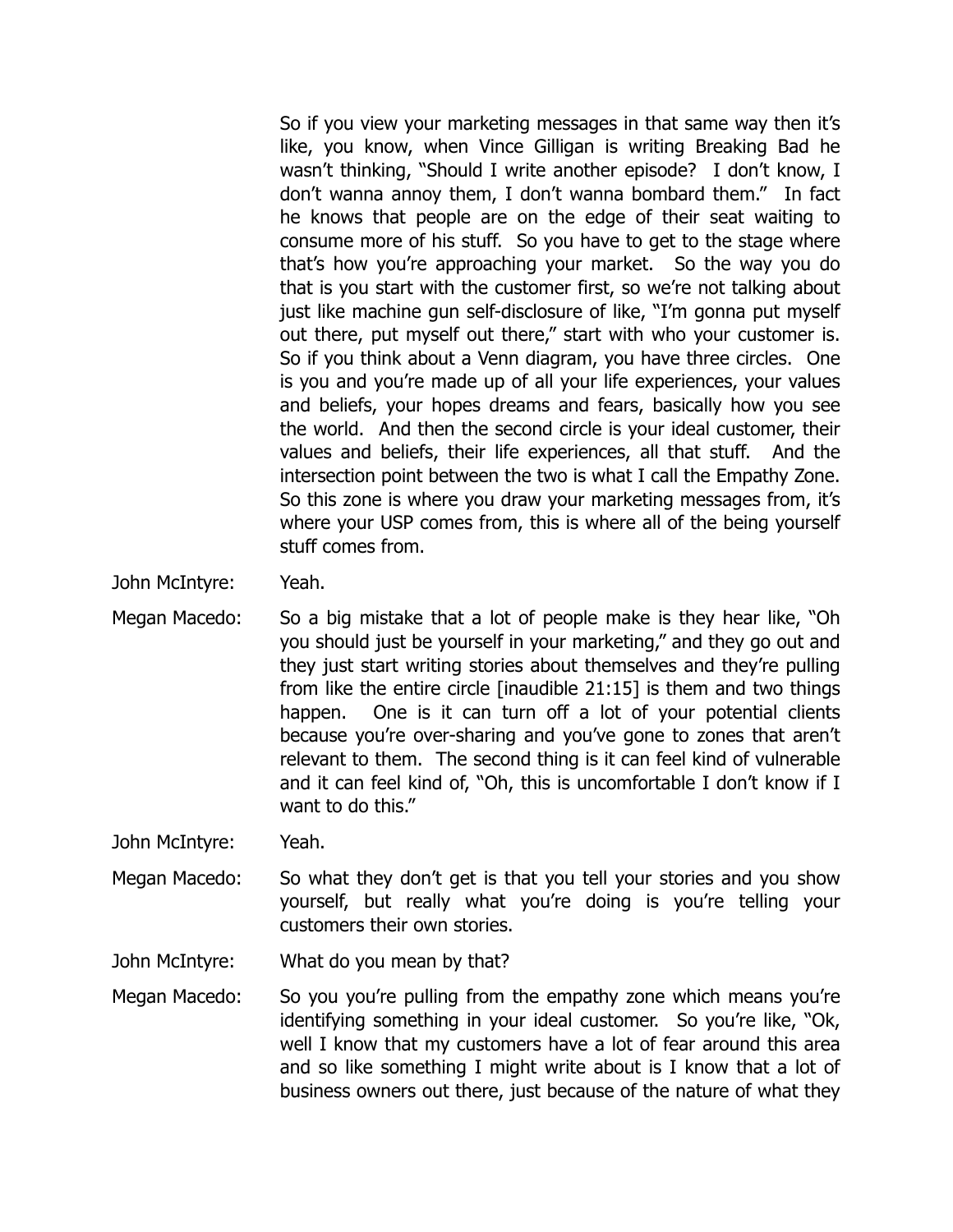do and their [inaudible 22:05] all have this kind of fear of—they feel a little bit like a fraud sometimes, they feel a little bit like an imposter. They're always like maybe just like one or two steps ahead of their clients and they fear the day that a client comes along and asks them to do something that they don't know how to do. So I know, ok my clients have a kind of weak spot around this, so what I'll do is I won't tell a story about a client feeling like that. I'll be like, "Ok, when's the time that I felt like that, when's the time that I was afraid of being found out or I felt like an imposter?" So I'm telling a story from my own life but really I'm reading down a page from their diary.

- John McIntyre: It's interesting because one thing that's going on here is it like the story is not the important part, it's the emotion that happening. So when you tell a story about the time that you [fear 22:55] or the time you were scared of saying something, that kind of thing. What it does is while—I mean this is how we all communicate, is when you're telling that story, yeah you're telling it and they're hearing your story about you. But they're imagining the story, you know, we all imagine ourselves in a story. So if you tell a story like that, they're putting themselves in those shoes and imagining the same thing happening to them. Just like when we go to the movies the reason the movie's interesting is because we're living through the actors on the screen.
- Megan Macedo: Vicariously?

John McIntyre: Vicariously! That sells. I can't believe I couldn't think of that, I want to be a writer.

Megan Macedo: [Laughing]

John McIntyre: But yes, so living vicariously through the actors on a screen that's what's happening when you tell that story.

Megan Macedo: Yeah, so it's exactly the same thing in your marketing and you should think of it in those terms. You should think like you're writing a mini movie, every email you write is like a mini movie so you have to be sure and ok, "Well how can I let them live vicariously through me? Not just to see how their life as it is but also how they aspire to be?" So I like tell—so usually what I do is I'll tell a story that relates the emotion. So it's like I've identified, "Ok, they feel like fraud and these scenarios, I'm gonna tell a story of a time when I felt like a fraud." And then the resolution at the end is usually kind of—it's not like it's cheesy but everything's great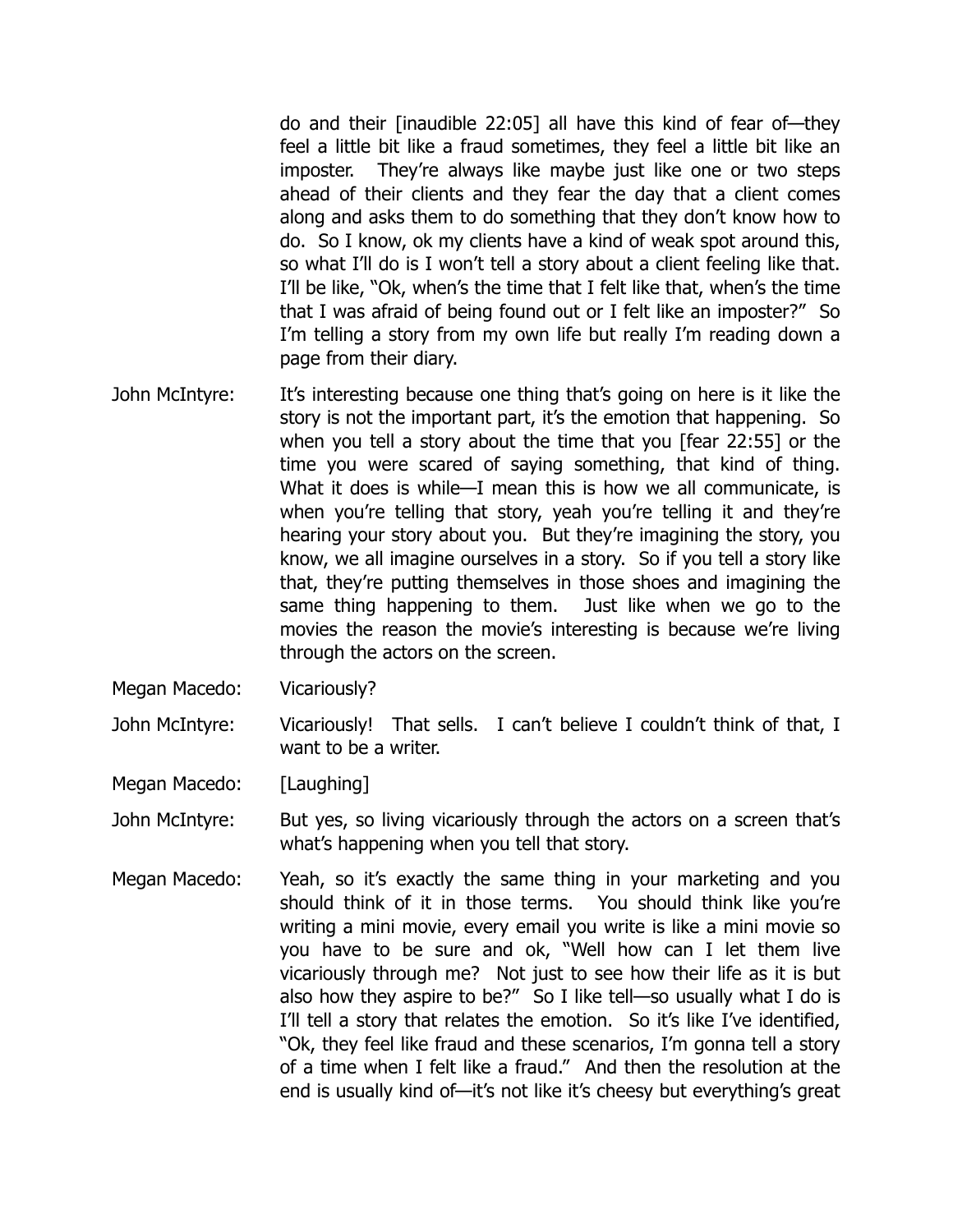but it's usually like a positive affirmation of their identity in a way. So it's kind of like saying, "Yeah, this stuff happens. I'm sure you felt like this before and if you're in business, if you're an entrepreneur you're out at the edge, you're a leader, you have to go into these rounds." And this is just like sometimes it's hard, sometimes it doesn't feel good but this is part of the game, this is who we are, this is what we signed up for.

- John McIntyre: It's funny, one thing I really think it's kind of interesting is like when people think about like being themselves it's kind of like we think it's something you can't script out, you know you can't turn into a formula because it's unique and it sounds like sketchy. But one way I think about it and the way this makes a lot of sense is when I'm gonna write an email or when we write a sales letter, yeah it's about, you know, you think about the benefits and the [hooks 25:02] and all that kind of thing. But when it comes to the story you're absolutely right on this idea that the story has to be told, like I can't just tell any random story, the story has to be something that's gonna resonate with the person on the other end and they're thinking, "Man, this person gets me, it makes so much sense. I wanna be..." You know they wanna be you or they're thinking, "This guy's just like me, he understands exactly what I'm going through," yeah.
- Megan Macedo: Yeah, totally. And most people or the bad copywriters will stop, they'll do that but they'll stop at a really kind of superficial level. So they'll stop at the problem that the product solves, so it'll be like, you know, "Ok, what problem has this product solved? Ok, I'll share with it, I'll tell a story that demonstrates that I also had this problem and now it's solved." But the really good ones dive deep down into the psyche of the customer. So it's almost like, you know, the customer comes, we'll read the sales page and they'll watch a video whatever and they'll come away being like, "I don't really know why I like that guy but there's something right with him, I trust him." So it's like—you almost like, because that's something that I hear a lot from people as well. It's like, "You know I sell, I've a client who sells natural slate, it's like I sell natural slate. How many times can I write an email about natural slate?" And it's like—

John McIntyre: [Inaudible 26:20] what?

Megan Macedo: Natural slate, you know like for slate roofs?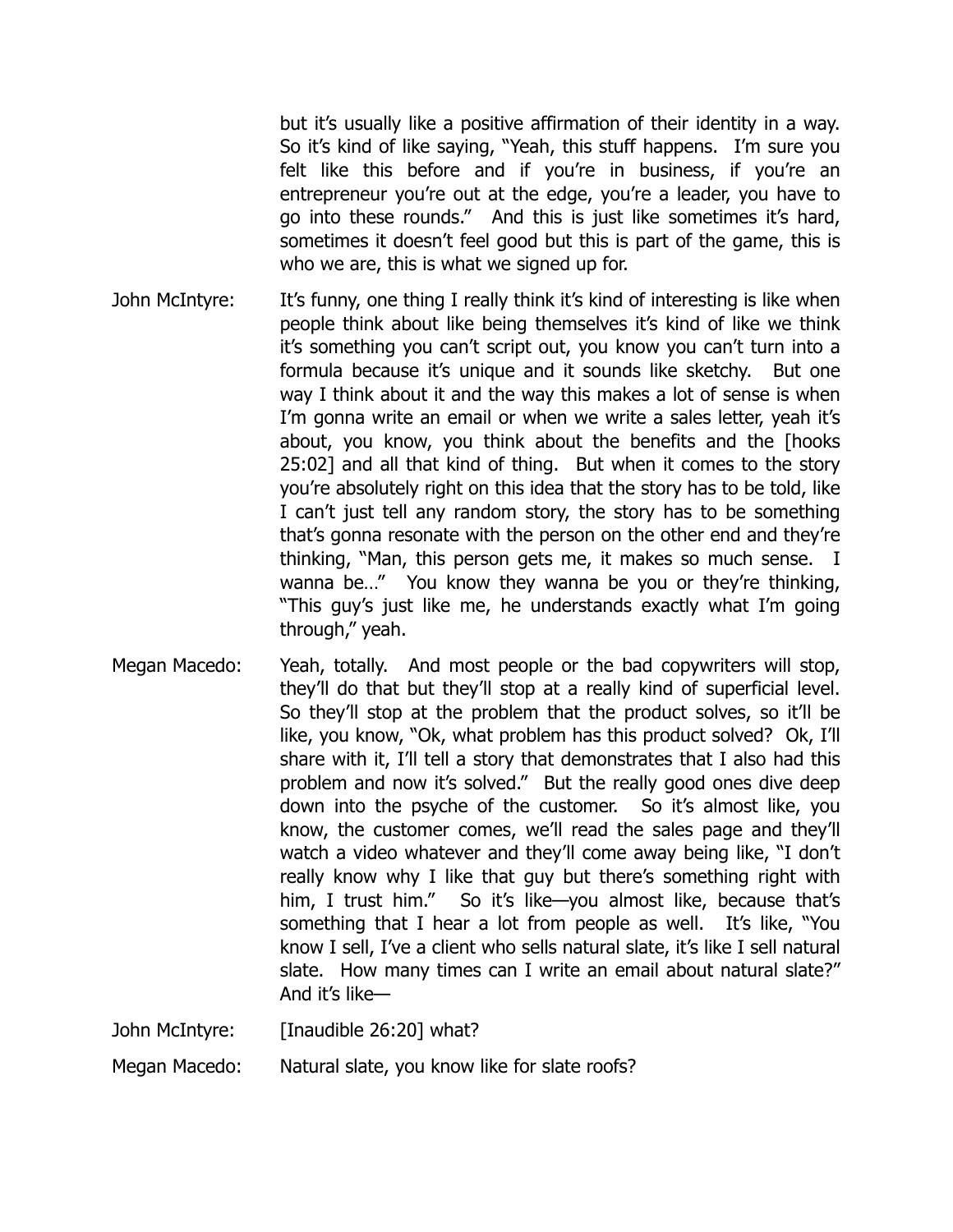- John McIntyre: Oh, slate, like a slate roof. Ok, ok, ok. I didn't know what you're saying slate, natural slate.
- Megan Macedo: My accent. So he's like, "How many emails can I write about slate? Like people who need don't care that badly about slate." But it's like you can, you know, when you're doing your marketing this way you can almost ignore what you sell in a lot of ways which is like incredibly freeing. Whenever it comes they'll have them gather your emails so I can stop because you're connecting with your customer at an upper level. So you know like whenever I'm talking to clients, whenever I'm writing emails about you feel like a fraud I'm not talking about marketing, I'm not talking about websites but they read the story and by the end of it they're like, "I wanna buy, what are you selling? I wanna talk to you, you know, it's like you get me."
- John McIntyre: Yeah. It's interesting because like for the empathy to work the empathy has to, you know, really is that story. It's not enough to be like, "Well he's a phrase that's in my head." But it's that, you know, I know it. And it works, this is the funny thing, it works that you're the copy writer and like I'm a copy writer and I know it, it works on me when I land on a page. Because I have, unless I was completely desireless, of course it's gonna work. Because if I'm going through the day thinking, you know, I've got low energy and I've been eating too much bread and I didn't want to get out of bed this morning, I couldn't make it to the gym. And then someone told a story about how that exact same thing happens it would be like, "Holy shit. There'd be like whoa, whoa this guy is like exactly—he just nailed it right there."
- Megan Macedo: Yeah, yeah. Totally. And if they talked about the emotion of, you know, I didn't want to get out of bed this morning then go to the gym and I felt like a complete piece of garbage. And they describe that kind of like this real emotion that you experience then you're completely sold. You're like, ok, it's like they've been inside your head.
- John McIntyre: It's incredible. So I'm curious then, I'm gonna call you out on it. What's the story about you then that you share when it comes to this kind of stuff?
- Megan Macedo: Wow, there's been so many. Ok, so something—I don't know if I've ever written about this but from a copywriting perspective I definitely went through a phase where I was writing— I was a copywriter I was writing copy for clients and, you know, clients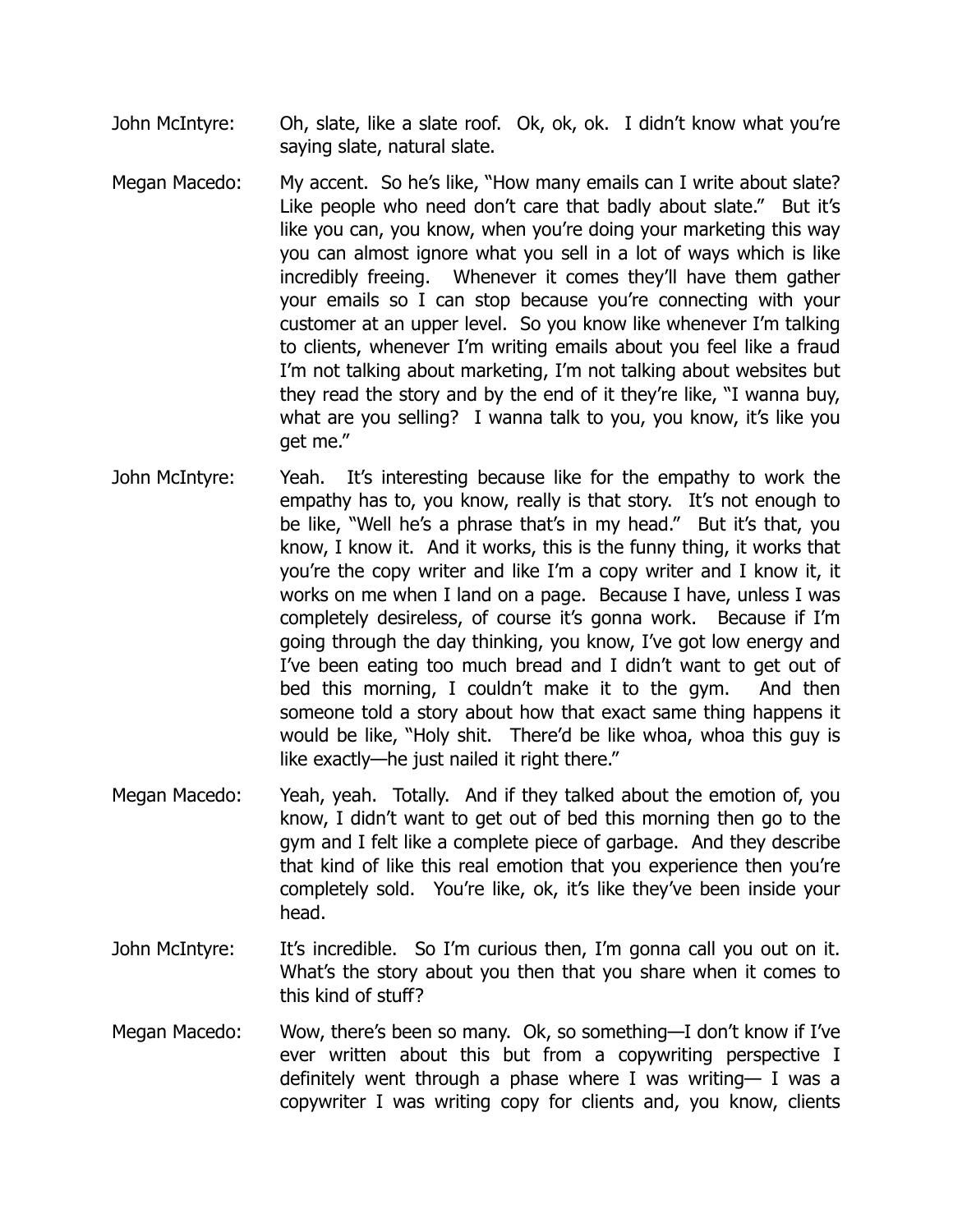would ask questions, why're you doing this, why're doing that? And I still—so outwardly I had the kind of [inaudible 28:45] like, "Ah, I know exactly what I'm doing," and yes, you ask me questions I'll tell you the answers, I'm talking to clients on the phone it's like whatever their question was I had an answer because I had to have an answer. But really behind the scenes I was like frantically, anytime I saw a new product about copywriting or book that I hadn't read I felt like I just had like this tension and this kind of like massive sense of scarcity that like, "I have no idea what I'm doing here, look at all this stuff that I haven't learned about copy writing. And maybe the answers that I'm giving clients are not right." And I always had this like fear of other copywriters seeing my copy. Because it was like, "Oh my God if they see my copy maybe they'll see that, you know, it's like oh no actually this is not good copy."

My biggest fear was like maybe I'm making like really obvious small mistakes. Because it's like as you learn to become a copywriter you [spot 29:47] like certain language and it's like, "Oh God, why are they talking about, what are they saying?" It's simple things like don't say price say investment and it's like maybe there are things like that that I don't know that other copywriters are looking at. And, you know, saying like, "Oh my God she's not a good copywriter," and like I'd spoken to clients where they'd be like, "Oh, I spoke to this copywriter and he said this other guy who I thought was good is rubbish," and it was like, "Oh God, maybe this is happening about me." And it was all entirely in my head but it was like there was a period of time where I just couldn't shake that sense of [inaudible 30:26] and that sense of like I don't know if I'm any good. And I think that all copywriters go through that because it's only natural. And also when you live in a world where there's like a new copywriting product that comes out every 30 seconds, you physically can't digest everything.

John McIntyre: Yeah.

Megan Macedo: So you're getting over that kind of [inaudible 30:49] so it's a huge thing for me and that happened at the time when I went and did the Be Yourself marketing stuff because really what was going on was I was trying to be all things to all men and it was like I was trying to be an expert in every tiny little aspect of copywriting and it was like, "You know what? That's not who I am and that's not what I wanna do." And it's like when you go into being yourself you get this like kind of confidence that comes with it. Where it's like this is my area, this is what I do, this is what I'm good at, this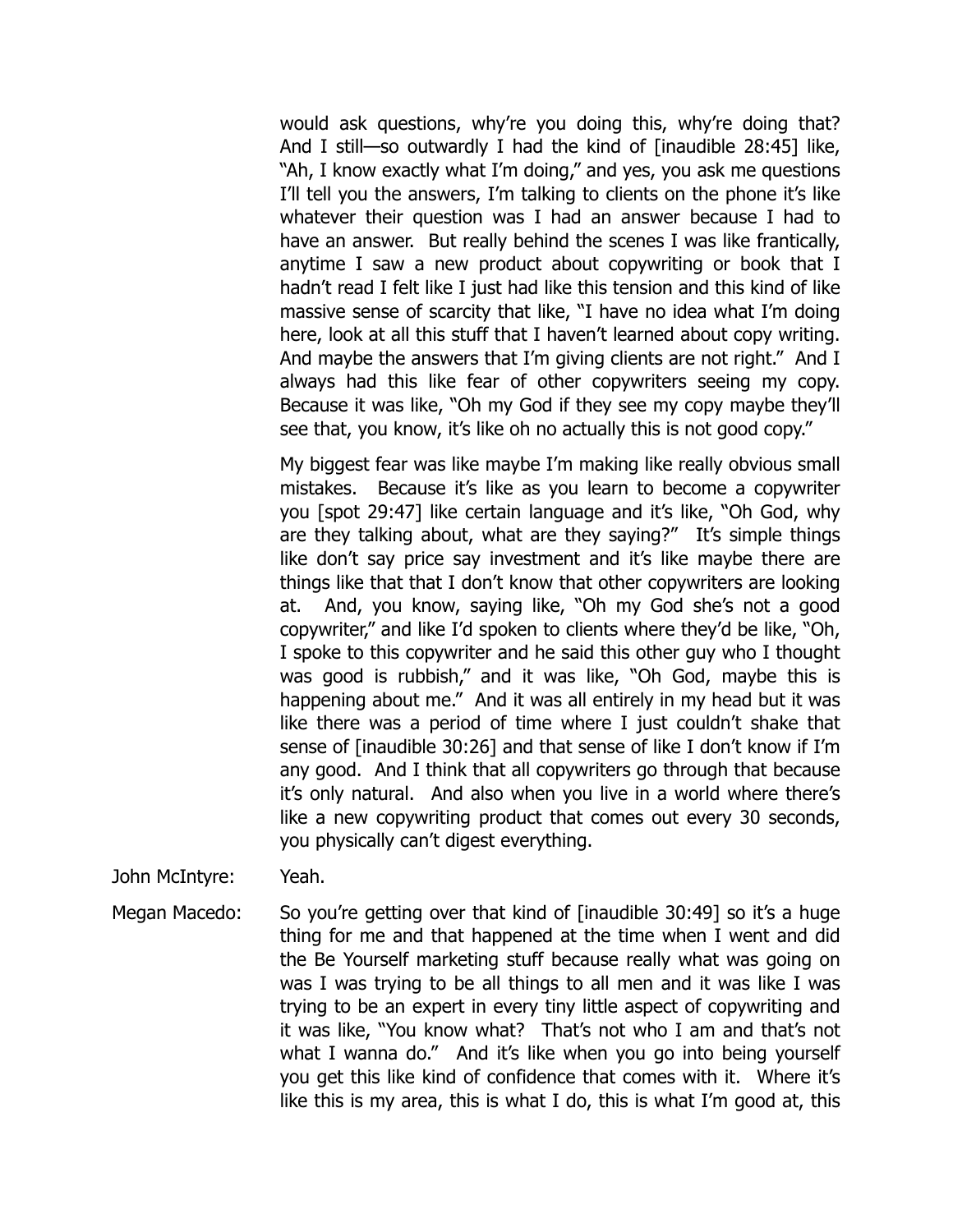is what is naturally a great fit for me. And you have this new kind of confidence and also it gives you permission to be like, "Oh that thing over there, that's not really my area, let me put you in touch with someone who'd be better to write copy in that niche or whatever it is.

- John McIntyre: Yeah, yeah. Nice. Ok, ok. So then what happened? Was there a turning point where you—because I think this is really interesting, this is really relevant. What was the turning point that triggered like to going from the scarcity thinking to, you know, "I've got this." Was there a single moment when it sort of clicked or was like a very gradual process that will, you know, confidence that built over time?
- Megan Macedo: It was kind of a gradual thing but the moment where it solidified was I did a day's consulting with Perry Marshall, he came to London a few years ago and he hot seated me. And this was what I kind of wanted to work on where I was like, "Oh God, I feel like my business is doing one thing but I really care about another thing and there is an overlap but I haven't quite made it all work yet. And so we talked through it for the day and didn't come away with anything like crystal clear, ok this is what I should do, but I had more clarity in my head like where I wanted to go. But I decided, soon as I'd spent all that money on the consulting, then I should at least do something. So Perry had kind of flippantly suggested that I should do a 30 in 30, 30 emails in 30 days.

So it's like, ok I'll do this 30 in 30 and I didn't really have an outcome for it, it's just like oh, I'll start putting myself in [inaudible 32:58] it'll just be a way to make sure that I do something with the stuff I've learned. And that 30 in 30, I think you can still get on my website, I call it 30 days of self disclosure and that was where I started putting myself into my marketing and basically kind of practicing what I had been quietly preaching. And that was when —when I did that and I started to see the response it was getting from my list, that was like whenever it kind of like clicked. Then it was like ok—like the sense of confidence came from there. It was like, ok this is the thing, this works, I don't need to worry about it I just need to go with it.

John McIntyre: Nice. Yeah, I can see it on your website right here. That's very cool. So we're right on time here but it sounds like one of the best ways for someone to—next steps for someone to go check out would be this course. But if people want to learn more about you